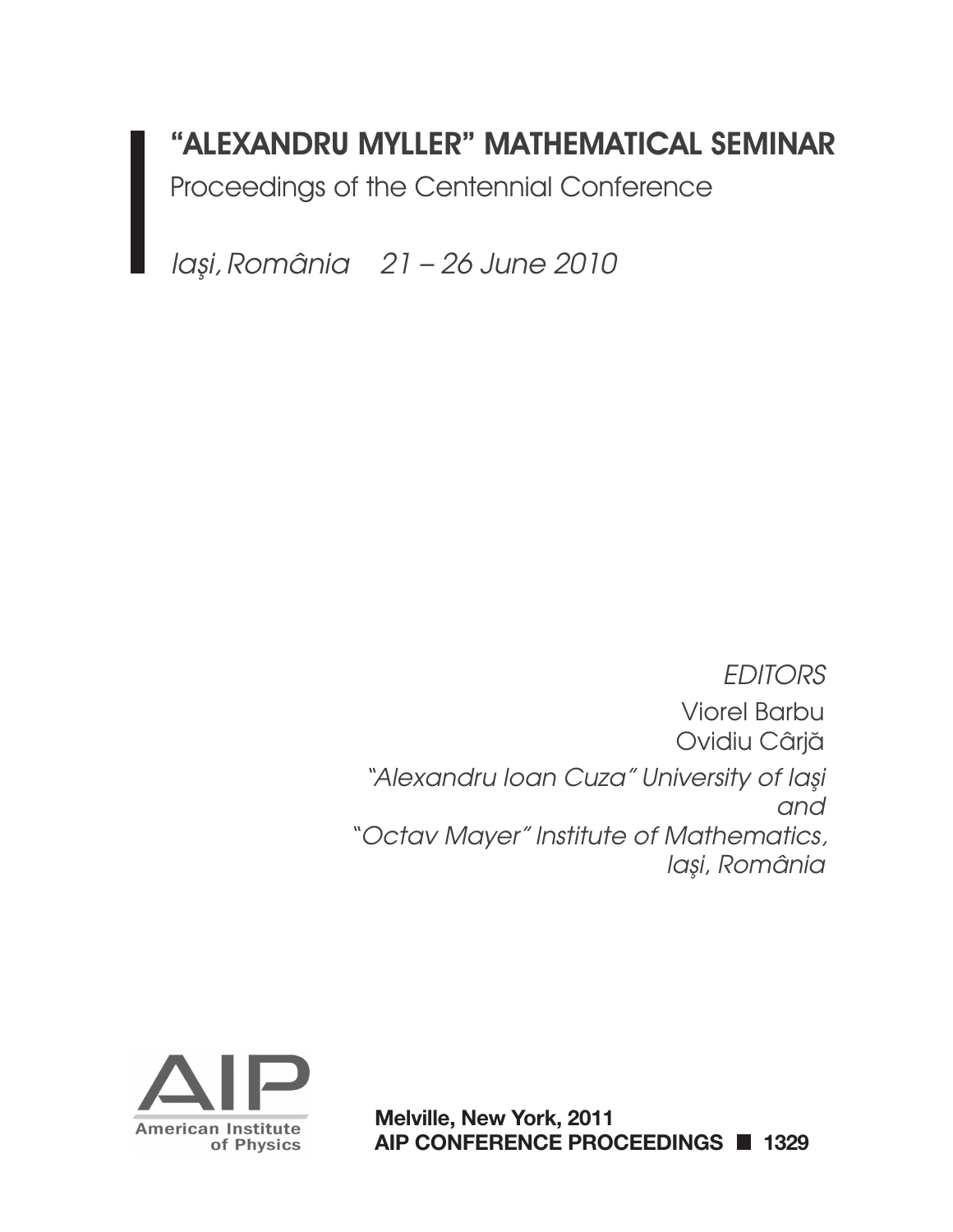### **Editors**

Viorel Barbu Ovidiu Cârjă Faculty of Mathematics "Alexandru Ioan Cuza" University of Iaşi Carol I, 11 Ias*¸*i, România

**E-mail:** vb41@uaic.ro ocarja@uaic.ro

Authorization to photocopy items for internal or personal use, beyond the free copying permitted under the 1978 U.S. Copyright Law (see statement below), is granted by the American Institute of Physics for users registered with the Copyright Clearance Center (CCC) Transactional Reporting Service, provided that the base fee of \$30.00 per copy is paid directly to CCC, 222 Rosewood Drive, Danvers, MA 01923, USA. For those organizations that have been granted a photocopy license by CCC, a separate system of payment has been arranged. The fee code for users of the Transactional Reporting Services is: 978-0-7354-0884-5/11/\$30.00

#### © 2011 American Institute of Physics

Permission is granted to quote from the AIP Conference Proceedings with the customary acknowledgment of the source. Republication of an article or portions thereof (e.g., extensive excerpts, figures, tables, etc.) in original form or in translation, as well as other types of reuse (e.g., in course packs) require formal permission from AIP and may be subject to fees. As a courtesy, the author of the original proceedings article should be informed of any request for republication/reuse. Permission may be obtained online using Rightslink. Locate the article online at http://proceedings.aip.org, then simply click on the Rightslink icon/"Permission for Reuse" link found in the article abstract. You may also address requests to: AIP Office of Rights and Permissions, Suite 1NO1, 2 Huntington Quadrangle, Melville, NY 11747-4502, USA; Fax: 516- 576-2450; Tel.: 516-576-2268; E-mail: rights@aip.org.

L.C. Catalog Card No. 2010918536 ISBN 978-0-7354-0884-5<sup>19</sup>Qtki kpcnRtkpv+ ISSN 0094-243X Printed in the United States of America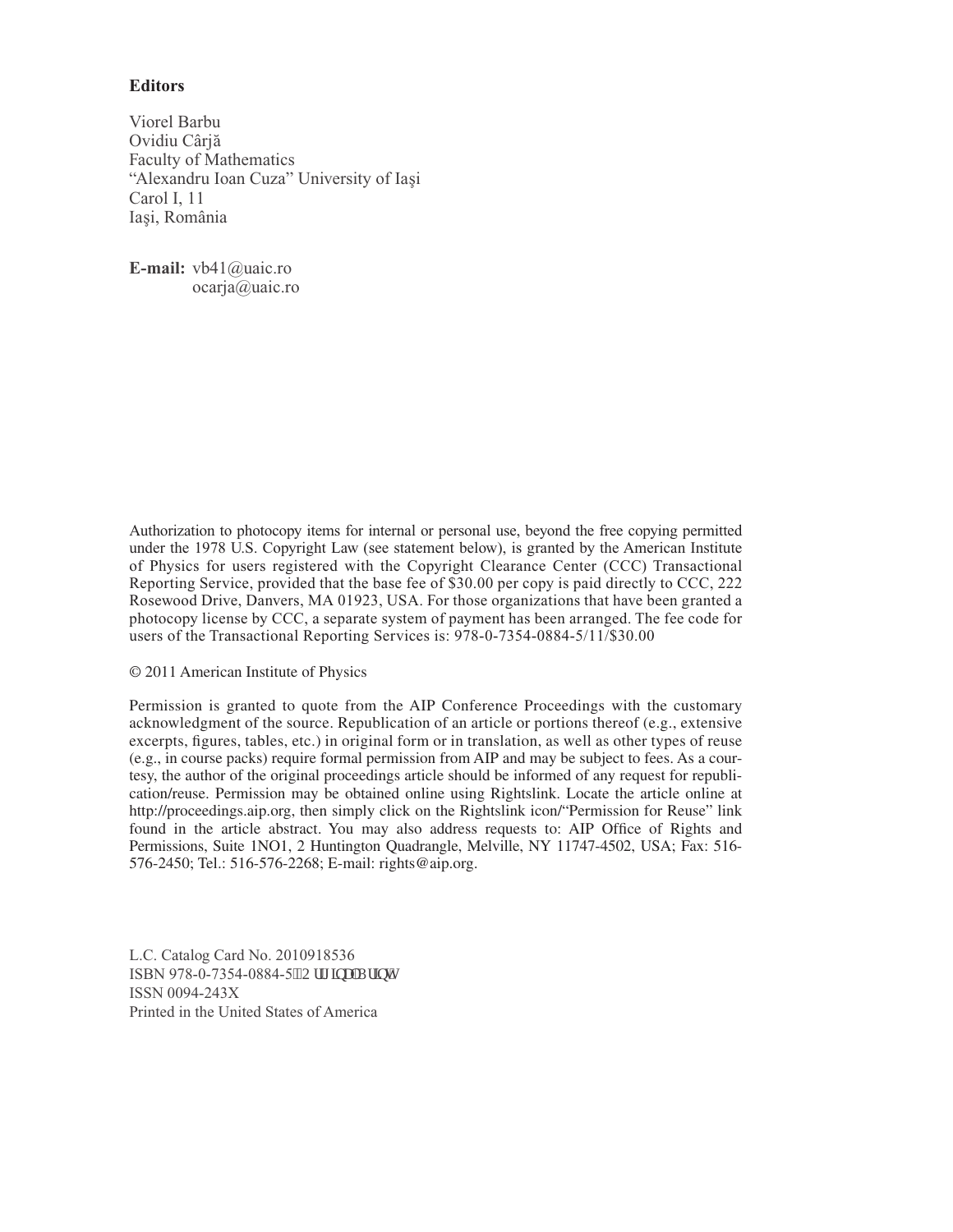## *AIP Conference Proceedings***, Volume 1329 "Alexandru Myller" Mathematical Seminar Proceedings of the Centennial Conference**

## **Table of Contents**

| Foreword<br>Viorel Barbu and Ovidiu Cârjă                                                                                        | $\mathbf{1}$ |
|----------------------------------------------------------------------------------------------------------------------------------|--------------|
| The centennial of a Romanian mathematical school<br>C. Corduneanu                                                                | 3            |
| Sub-Riemannian geometry and nonholonomic mechanics<br>Aurel Bejancu                                                              | 16           |
| From string theory to algebraic geometry and back<br>Vasile Brînzănescu                                                          | 26           |
| Dynamics, spectral geometry and topology<br>Dan Burghelea                                                                        | 35           |
| Some recent results on generalized analytic torsion classes<br>José I. Burgos Gil, Gerard Freixas i Montplet, and Răzvan Litcanu | 49           |
| On spatial behaviour in linear thermoelasticity<br>Stan Chiriță                                                                  | 70           |
| <b>Cores for generators of some Markov semigroups</b><br>Giuseppe Da Prato and Michael Röckner                                   | 87           |
| Specializations of Galois covers of the line<br>Pierre Dèbes and Nour Ghazi                                                      | 98           |
| A mathematical model for solid-liquid and liquid-vapor phase<br>transitions<br>M. Fabrizio and V. Berti                          | 109          |
| <b>Existence of homographic solutions in non-Newtonian dynamics</b>                                                              |              |
| E.A. Grebenikov, D.M. Diarova, and N.I. Zemtsova                                                                                 | 124          |
| On the grade consistent theories of micromorphic elastic solids<br>D. Iesan                                                      | 130          |